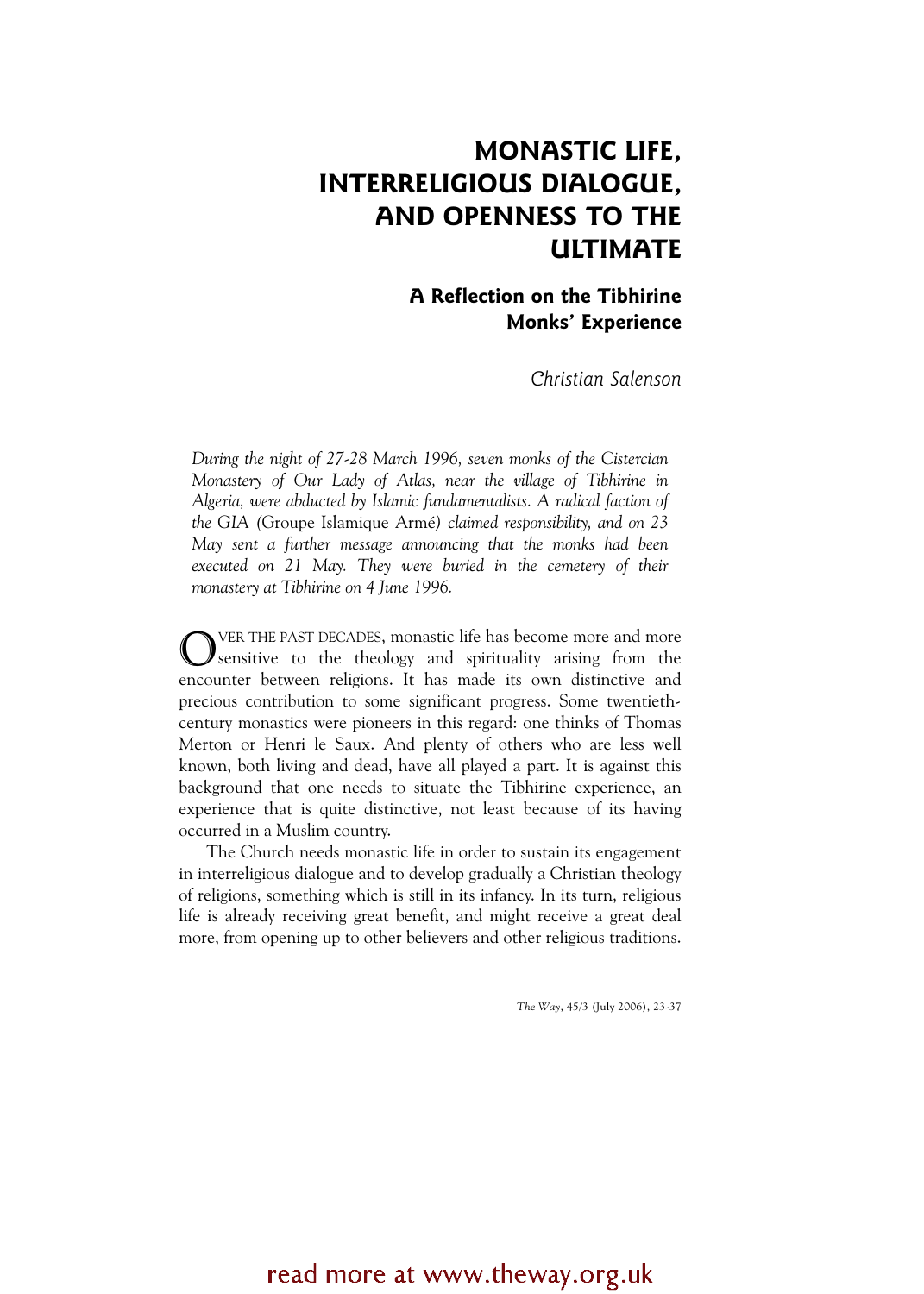

The Tibhirine Monastery

How, then, can interreligious dialogue enrich monastic life? And, conversely, what is the role of monasticism in interreligious dialogue?

In saying something about these questions, I should like to begin from the experience of the Tibhirine monks. Monastic life, indeed the whole Church, can learn much from this. What we know remains limited, but the monks' writings are gradually becoming available, giving us access to their distinctive experience.

It is certainly true that the Tibhirine experience was unique. Nevertheless, it has wider significance. The experience of interreligious dialogue tells us that we can learn a great deal from our predecessors, whether from centuries past or from more recent times. We need to resist the temptation to regard such people merely as pioneers and to stress their originality and distinctiveness so much that we exempt ourselves from receiving their message. It is surely much better to think of the Tibhirine experience, among others, as a sign of the ever new life of the Spirit, a precious gift to the Church. This gift, like any other, becomes a gift in the true sense only after it has been received.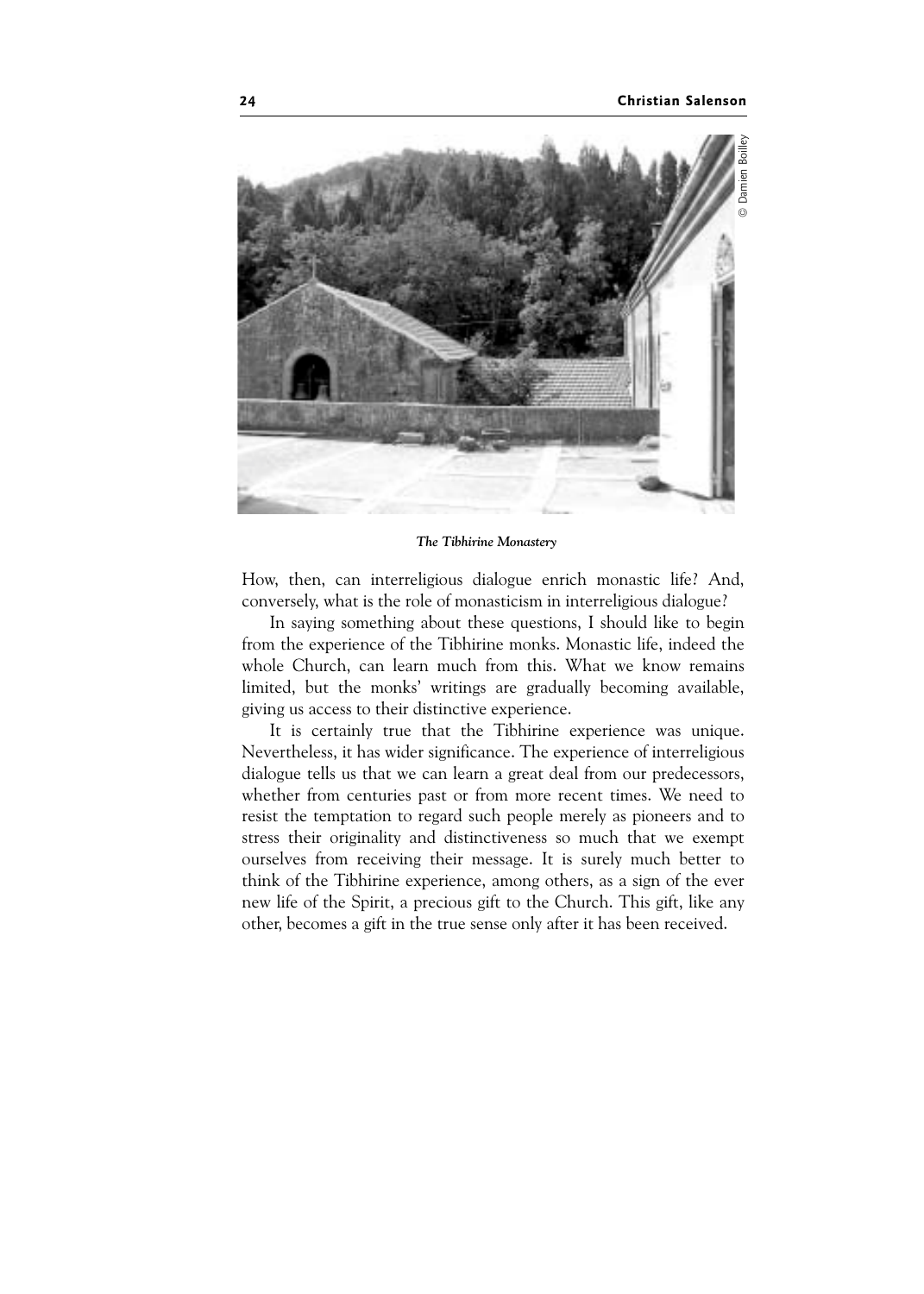#### The Tibhirine Experience The Tibhirine Experience

Before, however, I address the general question of the links between monastic life and interreligious dialogue, it would be good to highlight some features of the Tibhirine experience, so that the reflection remains rooted in reality.

### Dependence

The Tibhirine monks were foreigners in Algeria. Even after they had taken their vows of stability, they had to renew their residence permits regularly. Such was their situation of dependence that most of them, who were not Algerian citizens, could have been expelled at a day's notice. Moreover, there had always been something precarious about their situation once Algeria had gained independence. In 1963 the Abbot General took the decision to close the monastery, for the good reason that there were only four monks left—a decision which incurred the wrath of the then Archbishop of Algiers. Both the Abbot General and the Archbishop were at Vatican II at the time, but the Abbot General died the following night, and the next year two abbeys each sent four further monks. Its precariousness was part of what gave the community its identity. But the fragility and the small numbers did not prevent them from responding to a request from the Bishop of Morocco to found a new community in Fès, and it was this community that took in the two survivors of the dramatic events of 1996, Brother Jean-Pierre and Brother Amadée. The inspiration of Tibhirine continues with them; and the Moroccan foundation, which is perhaps not very sensible from a merely human point of view, continues the Tibhirine experience. Precariousness has not prevented this community from bearing fruit—fruit that may well indeed last.

Though it is often unacknowledged, precariousness is the lot of many monastic communities, and indeed of many dioceses. What is strange is that such precariousness is rarely considered as a form of evangelical poverty, something which offers a chance of greater gospel authenticity. After all, in the book of Revelation, the only two of the seven churches that are not criticized, Smyrna and Philadelphia, are the precarious ones.

The monks of Tibhirine took the decision not to engage in social and educational work, and in so doing they differed from many apostolic orders in Algeria and Morocco. Immediately after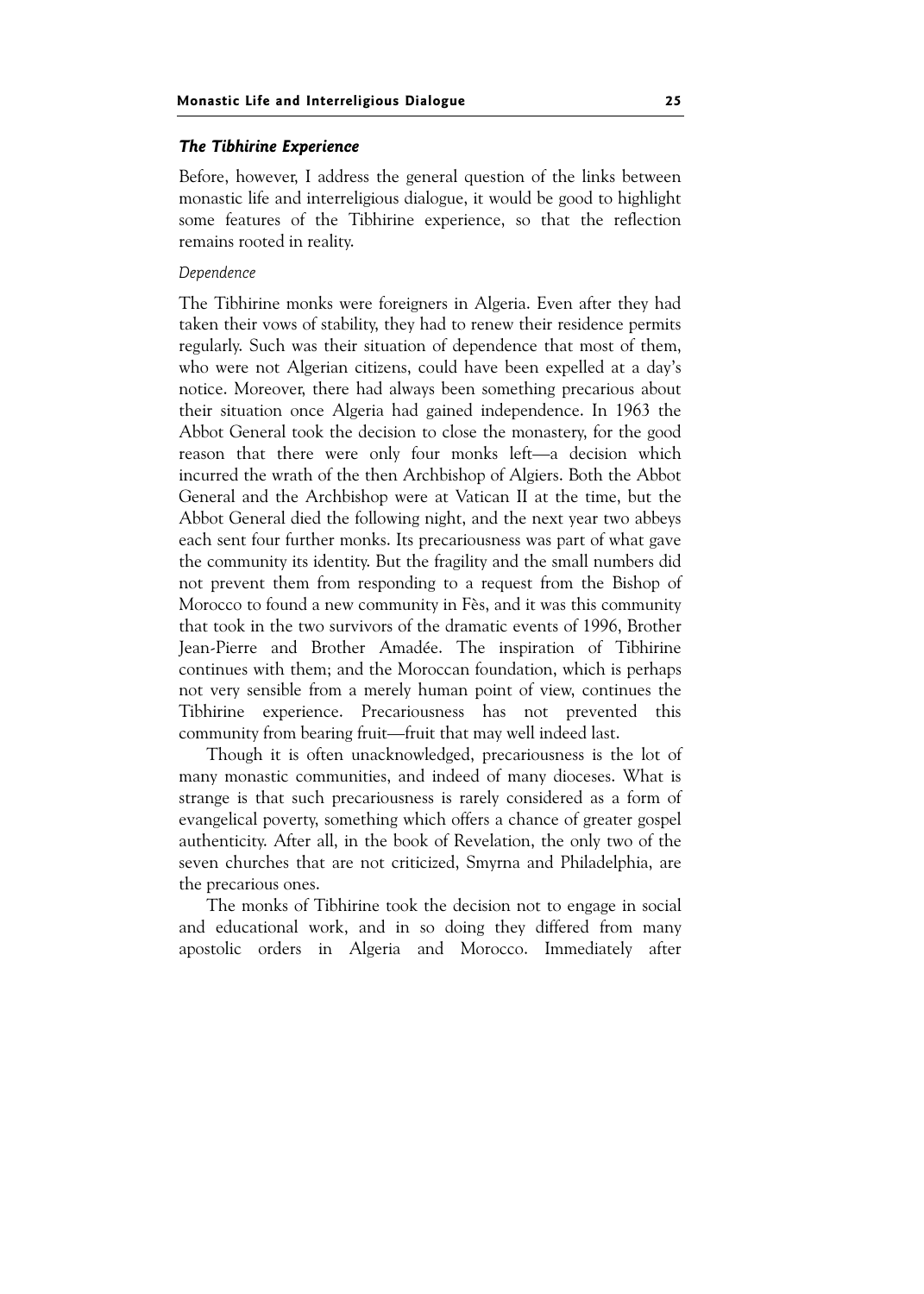

Christian de Chergé

independence, they did begin some enterprises of this kind, such as a primary school, but they soon gave them up. In saying this I am not forgetting that Brother Luc was a doctor; but the monks did not justify their presence by offering some kind of help or service to the local population. They were simply living with the people. Their agricultural work was part of a cooperative organization in involving the local people around them. Moreover,

the community maintained a special link with the local Church; one does not often find monasteries so closely linked to the life of the diocese. In 1994 they wrote:

> Our vocation holds us close to Algerian Christians who must make their own the hidden life and the gospel, even as they remain within the crowd. $1$

One expression of this closeness was their relationship with their local ordinaries: Cardinal Léon-Etienne Duval<sup>2</sup> and later Archbishop Henri Teissier. Both were very attached to the monastic life and showed a great understanding of it.

What is being said here is all part of the same reality: the monks' situation of dependence—on the country, on the political authorities, on their neighbours, and on the local Church. They were living among people who were poor and simple. Tibhirine and Fès were the only Cistercian monasteries located in areas that were absolutely non-

 $1$  Sept vies pour Dieu et l'Algérie, edited by Bruno Chenu (Paris: Bayard, 1996), 71.<br> $2$  Cardinal Duval died on 30 May 1996, a few days after the monks' murder. His coffin was alongside theirs at the funeral mass in the cathedral on Sunday 2 June.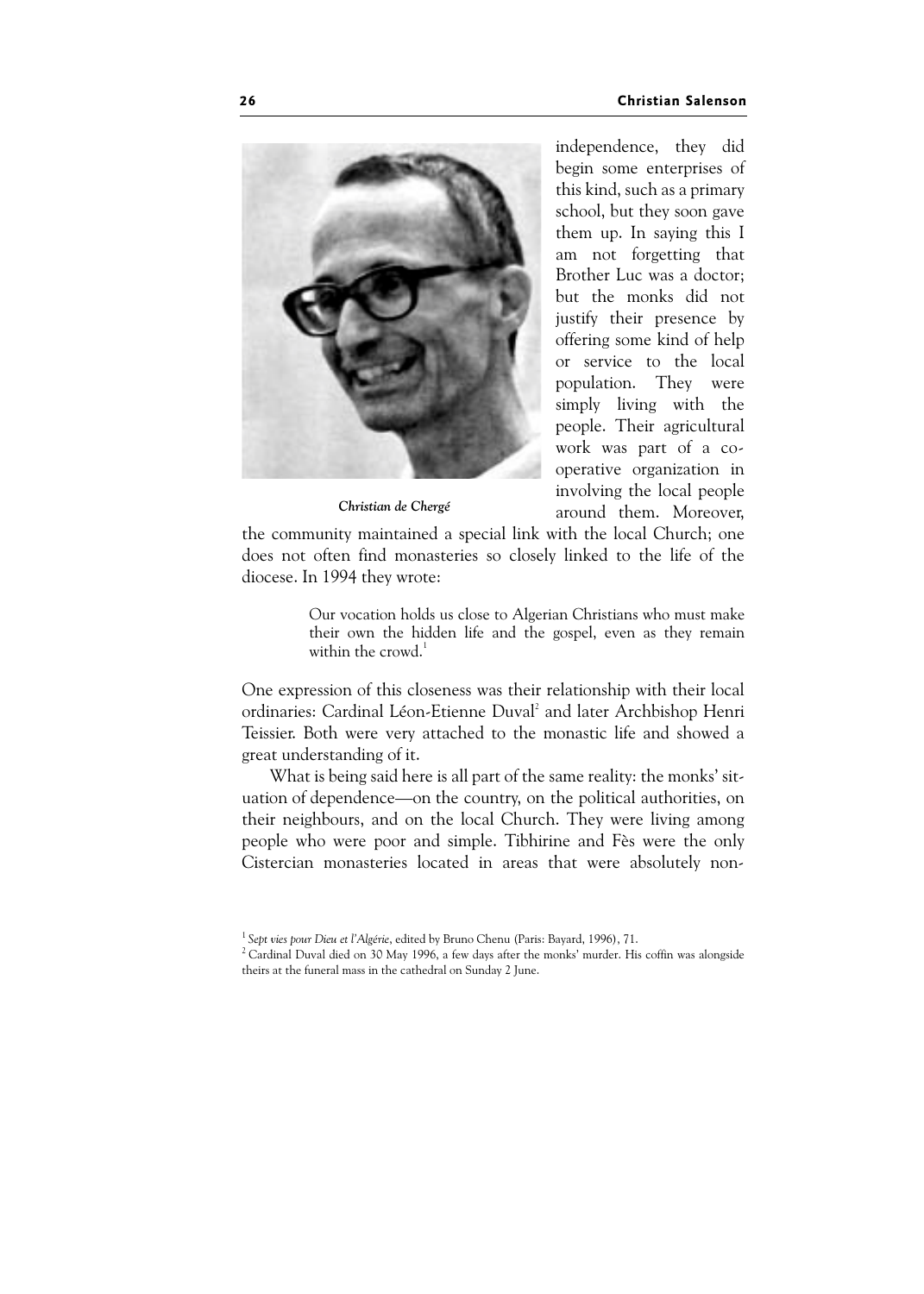Christian. Christian de Chergé, the prior of the community, once pointed out that even the Indian foundations were in places where there existed at least a nucleus of Christianity. For its own renewal, the community was dependent on other monasteries. There was no possibility of vocations from Algeria or from Morocco.

It is understandable that people in the Cistercian order questioned whether the community had been established on a proper footing. One Abbot General used even to say that 'the Order cannot afford the luxury of a monastery in the Muslim world'. Christian used to tell the story, not without a smile, of a dream that Dom Bernardo Olivera, the present Abbot General, had when he was passing through Tibhirine. A Cistercian from somewhere else grabbed hold of a monk from Our Lady of Atlas by the throat, and said:

> Firstly, you're wasting your life in front of this Muslim world that is asking nothing from you and is mocking you, while there is so much to do elsewhere, so many peoples who are just waiting for your witness so that they can approach the contemplative life and come to expand your community …. Secondly, you poor thing, our Order really has no reason to make a foundation like yours. What a dead weight!

In his dream, Dom Bernardo responded and defended the Tibhirine foundation. Once he woke up, he made a point of writing down his response.<sup>3</sup>

In short, the fact that they were foreigners in this quite distinctive way forced them to let others take the initiatives. This was a good situation for dialogue.

#### Dialogue with Islam

It would have been possible for the monks to have lived in a Muslim milieu without this in any way affecting their monastic life. So it probably was in the monastery at Staouëli, founded in 1843, from which the Tibhirine foundation was descended—although further study is needed to establish this, and one must beware of anachronistic judgments. There are plenty of examples of such an approach. Pierre Claverie OP, Bishop of Oran, who was himself murdered along with his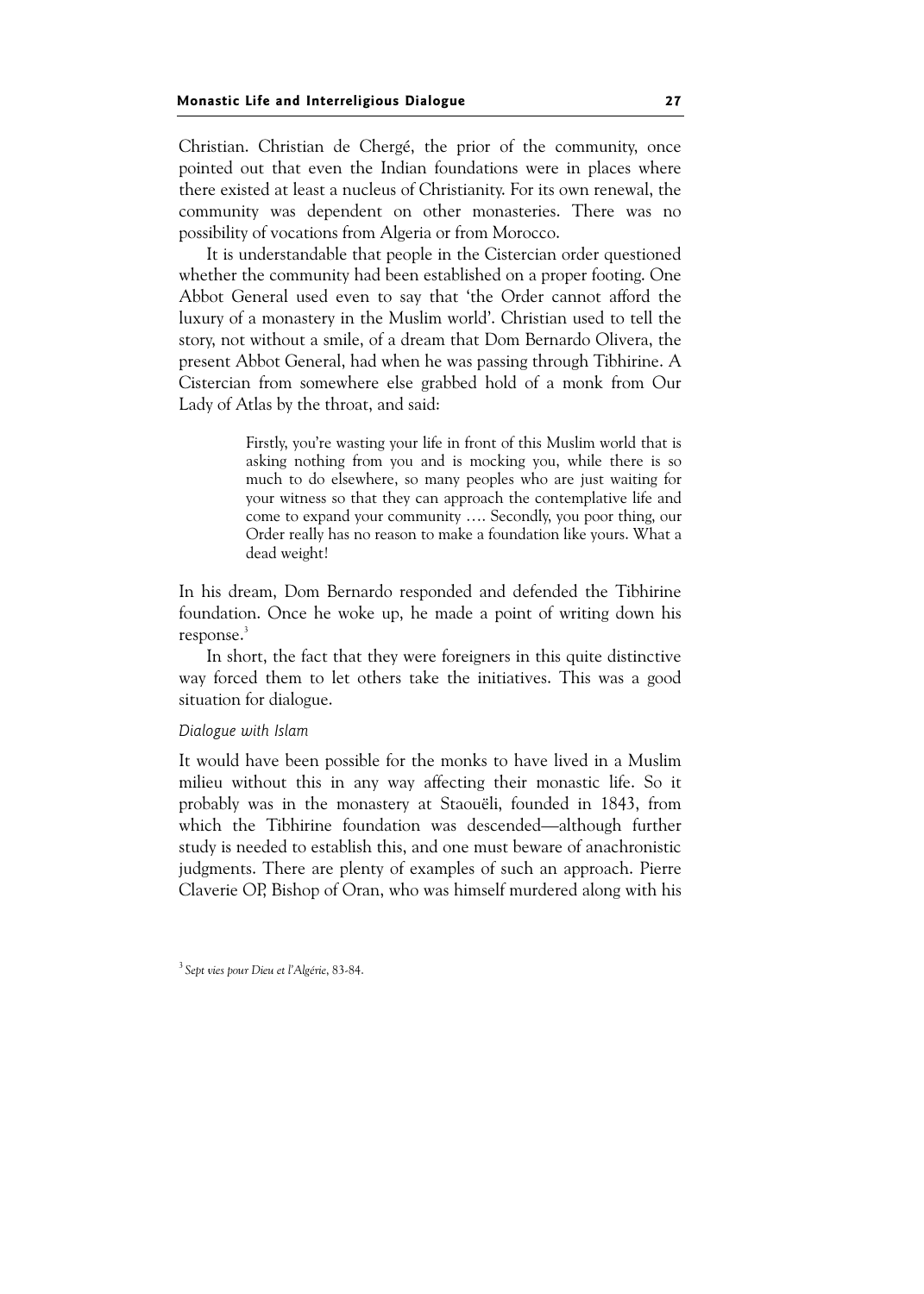driver on 1 August 1996, once wrote of his colonial childhood in Algeria:

> I did not go near the Muslim world. When independence came, my head was full of images of 'Arabs' massacring the world in which I was born.<sup>4</sup>

Even within the Tibhirine community itself, not all the monks had the same sensitivity or the same degree of openness. All the same, there were some basic conditions which had to be there for this experience, which was fundamentally a community one, to take on life.

One of these conditions was a willingness to be haunted, at least to some extent, by the question of the place of other religions specifically Islam—in the design of God. One possible answer to this question involves saying that in a given religious tradition there are certainly some good things, but that it nevertheless remains inferior: it is no more than a preparation for the gospel. In that case, we are saying that whatever good there may be in that tradition is already present in our own. If, by contrast, we hold open the question about the place of a given religion in God's design, then we are opening ourselves up to the possibility of encounter, and accepting the possibility that we ourselves may become displaced:

> I am carrying within myself the existence of Islam as a nagging question. I have an immense curiosity regarding the place it holds in God's mysterious design. Only death will provide me, I think, with the response I am waiting for. I am sure that I will be able to fathom it, dazzled, in the paschal light of Him who presents himself to me as the only possible instance of Islam—submission—because he is nothing but yes to the Father's will.<sup>5</sup>

Any initiative in dialogue demands a profound fidelity to who one is in oneself. If one is truly oneself, one can be transformed by the encounter; it becomes a source of enrichment from the other. The Abbot General's message to the community was explicit:

<sup>&</sup>lt;sup>4</sup> Pierre Claverie, Lettres et messages d'Algérie (Paris: Karthala, 1997), 17.<br><sup>5</sup> Christian de Chergé, 'L'échelle mystique du dialogue: journées romaines de 1989', Islamochristiana, 17 (1997), 1-26, here 6.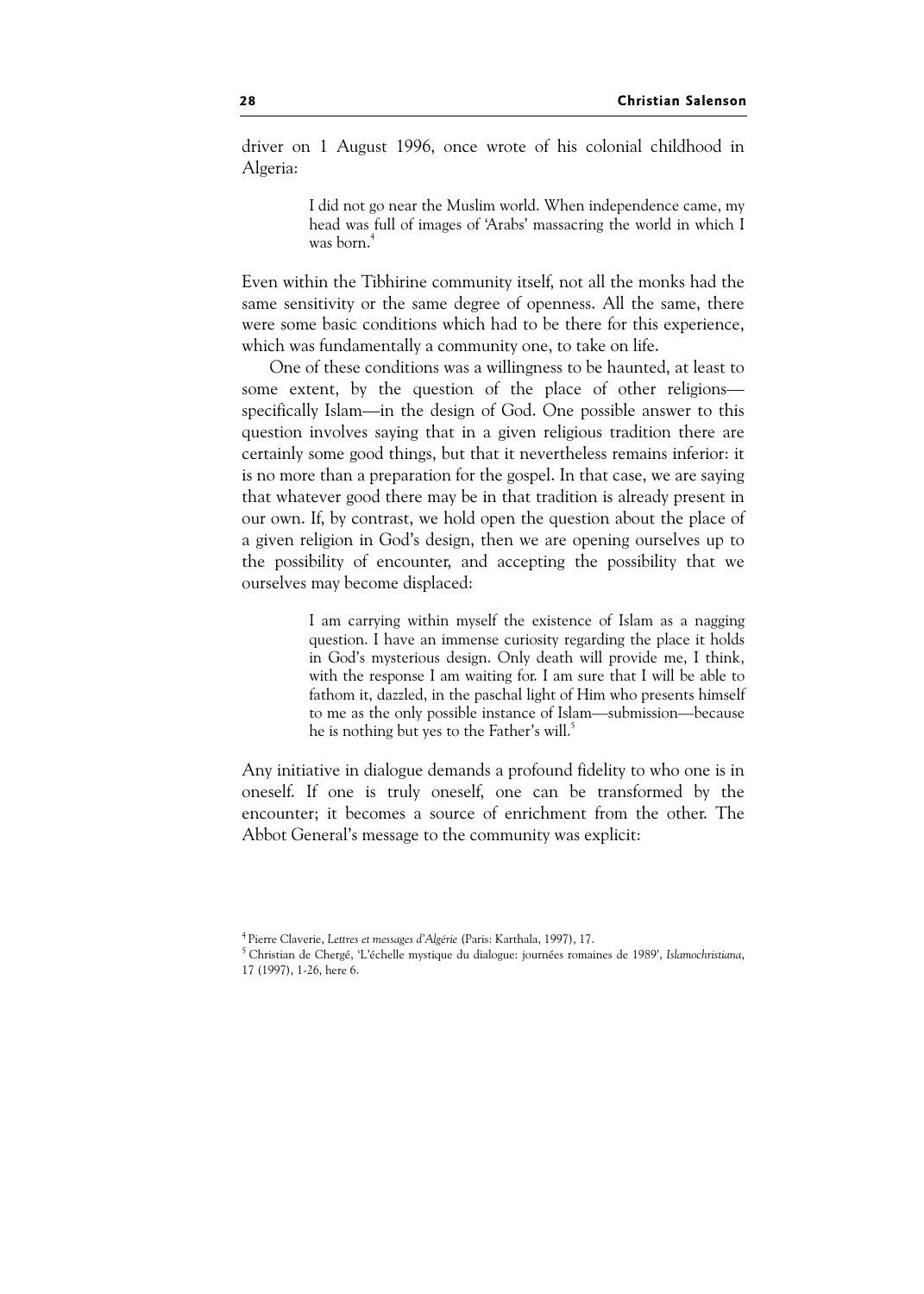

The Tibhirine Brothers in 1994

You have a mission to inculturate the Cistercian charism … so that the manifestations of this monastic commitment can be enriched by what you will have gleaned from the local culture .… This inculturation may provoke a reaction of fear, fear that you will lose your monastic identity. In order not to experience this fear or to liberate yourself from it, the first thing you need to do is to deepen your monastic culture.<sup>6</sup>

One has to recognise the richness of Islam, the presence of the Spirit within it. The Church has clearly affirmed in that it 'rejects nothing that is true and holy' in non-Christian religions, whether in 'ways of conduct and of life' or in 'precepts or teachings'.<sup>7</sup> In one of his talks, Christian took the Church's reflection further, recognising the religions as rungs on the one mystical ladder:

> The gift of oneself to the Absolute, regular prayer, fasting, the sharing of alms, the conversion of the heart, the constant sense of presence, trust in providence, the urgent need for boundless hospitality, the call to spiritual combat, to interior pilgrimage .… In all this, how can one fail to recognise the Spirit of holiness, of

<sup>&</sup>lt;sup>6</sup> Sept vies pour Dieu et l'Algérie, 88.<br><sup>7</sup> Vatican II, Nostra aetate, n. 2.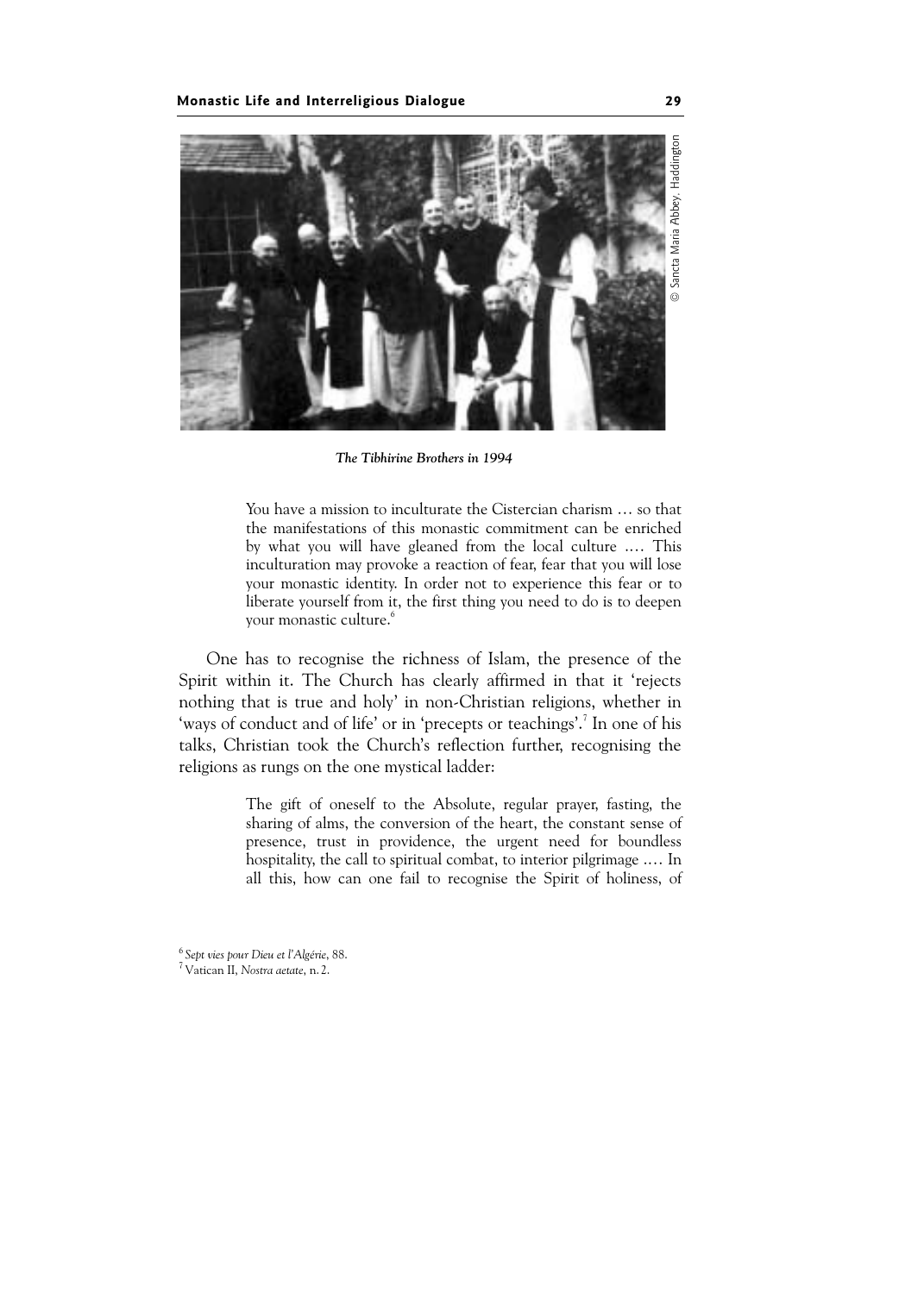which it is said that one does not know where it is coming from or where it is going, where it is descending from or to where it is ascending? Its role is always to bring about birth from on high.<sup>8</sup>

The Tibhirine experience may have been profoundly marked by a situation of dependence; but it was equally shaped by the monks' experience of dialogue with Islam. Monastic interreligious dialogue has so far developed principally with Far Eastern religions, notably Buddhism, starting from the monastic structure held in common. But the fact that there is no communal structure with a monastic form in Islam should not deceive us. The links between monastic life and Islam are not just on the surface.<sup>9</sup> One needs only to look at the role of obedience in Islam—which means submission—and in the Benedictine Rule, or at the divine office and the salât, the regular Muslim fivetimes-daily prayer, to say nothing of fasting, hospitality and the like. Indeed, the links between monasticism and Islam are so strong that, as Cardinal Duval of Algiers once put it, it is monasticism that is best placed to help Islam understand what the Church's deepest instinct is. In this context, the Tibhirine experience cannot be ignored. It represents an invitation to monastic life not to abandon the Christian-Muslim dialogue. Monasticism has a contribution to make to this dialogue and an enrichment to receive from it, in the name of the whole Church.

# How Interreligious Dialogue Enriches Monastic Life

The more one explores the foundations both of monastic life and of interreligious dialogue, the closer the connections between them appear. Both are fundamentally eschatological, fundamentally concerned with what is ultimate.

#### Interreligious Dialogue and Eschatology

As soon as you take another religion seriously, as soon as you begin to consider it as something positive and recognise that Christian faith must see it as carrying seeds of the Word or rays of the Light, a question arises. What is the place of this religion in the Father's

<sup>8</sup>Christian de Chergé, 'L'échelle mystique', 11.

<sup>&</sup>lt;sup>9</sup> Christian de Chergé, 'Dialogue intermonastique et islam, 1995', in L'invincible espérance, edited by Bruno Chenu (Paris: Bayard, 1996), 205-212.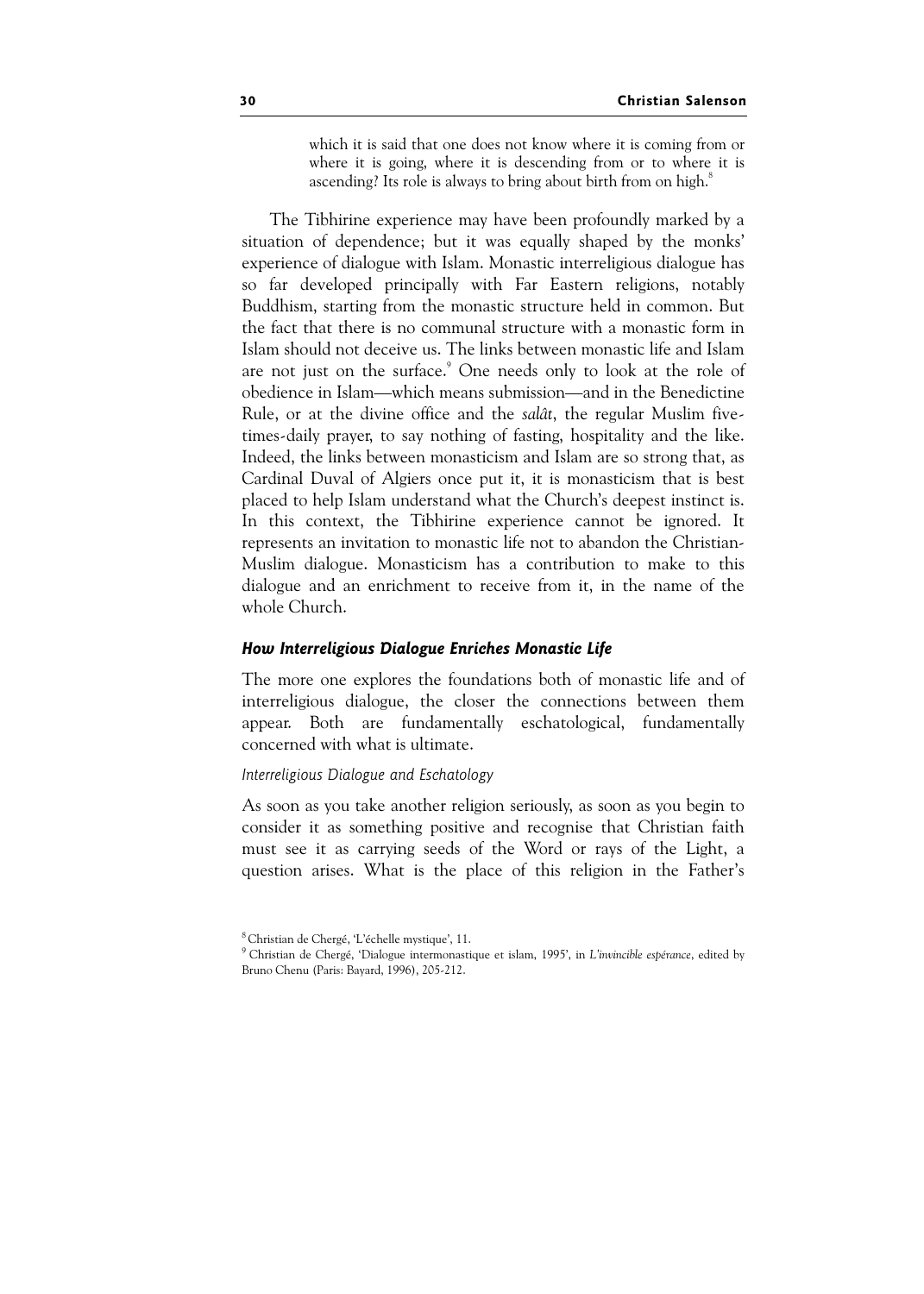design? Christian expressed the question very strongly in various writings, including his so-called 'Testament':

> Finally, my most nagging curiosity will be allowed to roam. Look how I'll be able, please God, to immerse my gaze in that which is the Father's, and thus contemplate with Him His Muslim children just as He sees them, all shining with the glory of Christ ....

The question here is not a theoretical one but something we live. It does not admit of any immediate answer. It is a matter of faith in the Father's love for all His children, in His saving design, in His desire to be 'all in all'. It links up with God's final plan to gather at the table of the Kingdom all humanity in its different affiliations, languages and cultures. The Father's ultimate design is one of unity, a unity which invites believers' faith.

It is this design for unity that grounds interreligious dialogue. The unity may be apprehended in different ways: the unity of humanity in its origin and destiny, the unity of salvation, the unity wrought by the Spirit.<sup>11</sup> From the standpoint of Christian revelation, the Father's design is the unity of all humanity. It is therefore the Father who establishes interreligious dialogue; the Father also sets it within an eschatological horizon. But 'eschatology' here is not to be understood merely in terms of the 'last things', as has too often happened in theology. For God is not simply the God who was in the beginning, is now, and ever shall be; God is the God who is, who was, and who is in the process of coming. Eschatology is a matter of God's coming, a coming that is taking shape here and how, even if in ways that are yet hidden. A theology of interreligious encounter has to be grounded in the Father's ultimate

<sup>&</sup>lt;sup>10</sup> Christian de Chergé, 'Testament', in L'invincible espérance, 223—this version draws on the English translation in Jean Olwen Maynard, Christian de Chergé and the Atlas Martyrs (London: Catholic Truth Society, 2003).

<sup>&</sup>lt;sup>11</sup> Compare the 1991 document from the Pontifical Council for Interreligious Dialogue, Dialogue and Proclamation, n.28: 'First comes the fact that the whole of humankind forms one family, due to the common origin of all men and women, created by God in His own image. Correspondingly, all are called to a common destiny, the fullness of life in God. Moreover, there is but one plan of salvation for humankind, with its centre in Jesus Christ, who in his incarnation "has united himself in a certain manner to every person" (Redemptor hominis n. 13; see Gaudium et spes, n. 22). Finally, there needs to be mentioned the active presence of the Holy Spirit in the religious life of the members of the other religious traditions. From all this the Pope concludes to a "mystery of unity" which was manifested clearly at Assisi, "in spite of the differences between religious professions".'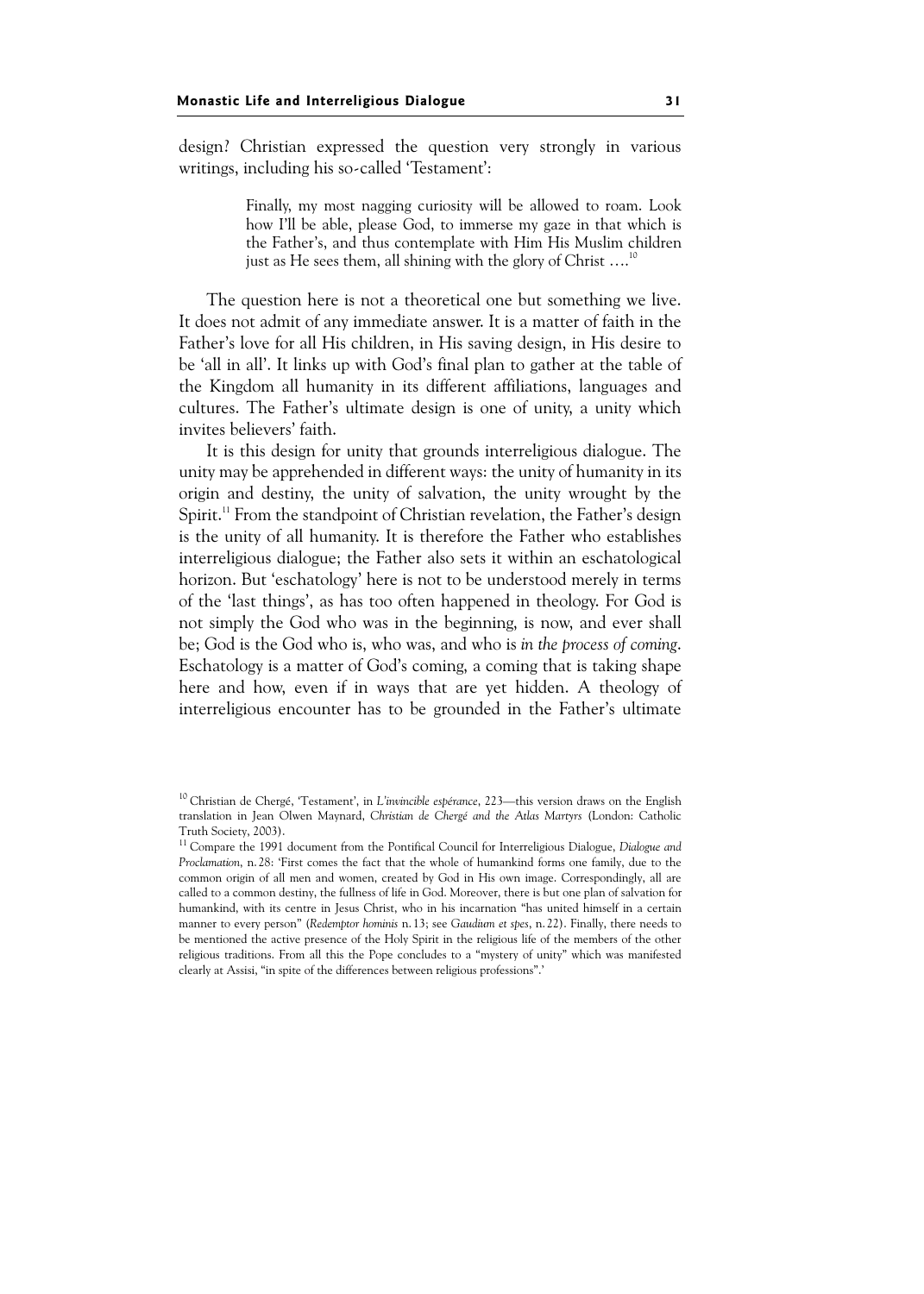design. There can be no Christian theology of religions which is not fundamentally also a theology of hope.

### Monastic Community and Eschatology

The monastic vocation too makes no sense apart from this eschatological perspective, this sense of ultimacy. At the deepest level, a monastic community is a community of hope—not just because it is directed towards the final end of humanity, but because it is living out of a sense that the ultimate end of things is already here, a sense of realised eschatology. This sense of course characterizes Christianity as such, but the mission of monastic life is to provide a radical sign expressing this reality:

> If a monk thinks he has anything to say here, it's less in the role of an efficient builder of the human city (even though he might do much on this level …) than as a resolute adherent of a way of being in the world that is senseless apart from what we call the ultimate ends—the eschatology—of hope.<sup>1</sup>

One will notice that Christian de Chergé is speaking here not just of the 'ultimate ends', but the 'ultimate ends of hope': in other words, the ultimate ends in so far as they are already latently present. It is the ultimate ends of hope that shape a way of life in the world—a sign which everyone can see, whether or not they believe in heaven. Monastic life makes no sense apart from the hope which grounds it.

The monastic community is a sign of the Kingdom, a sacrament of the ultimate, eschatological reality that it anticipates and of which it is the seed. It bears witness to the heavenly Jerusalem. It signifies the communion of saints. The monastic community's vocation is not just to be a sign of the visible Church's unity; it also signifies a communion of saints that transcends frontiers and religious affiliations. A community of consecrated life is, by virtue of its vocation, a sign of communion: the communion of the Church, the communion of all God's people, dedicated in Christ to show itself as a mystery that is still coming to be, the mystery of the communion of saints, in which the community will dissolve just as the stream loses itself in the ocean.

<sup>12</sup> Christian de Chergé, 'L'échelle mystique', 3.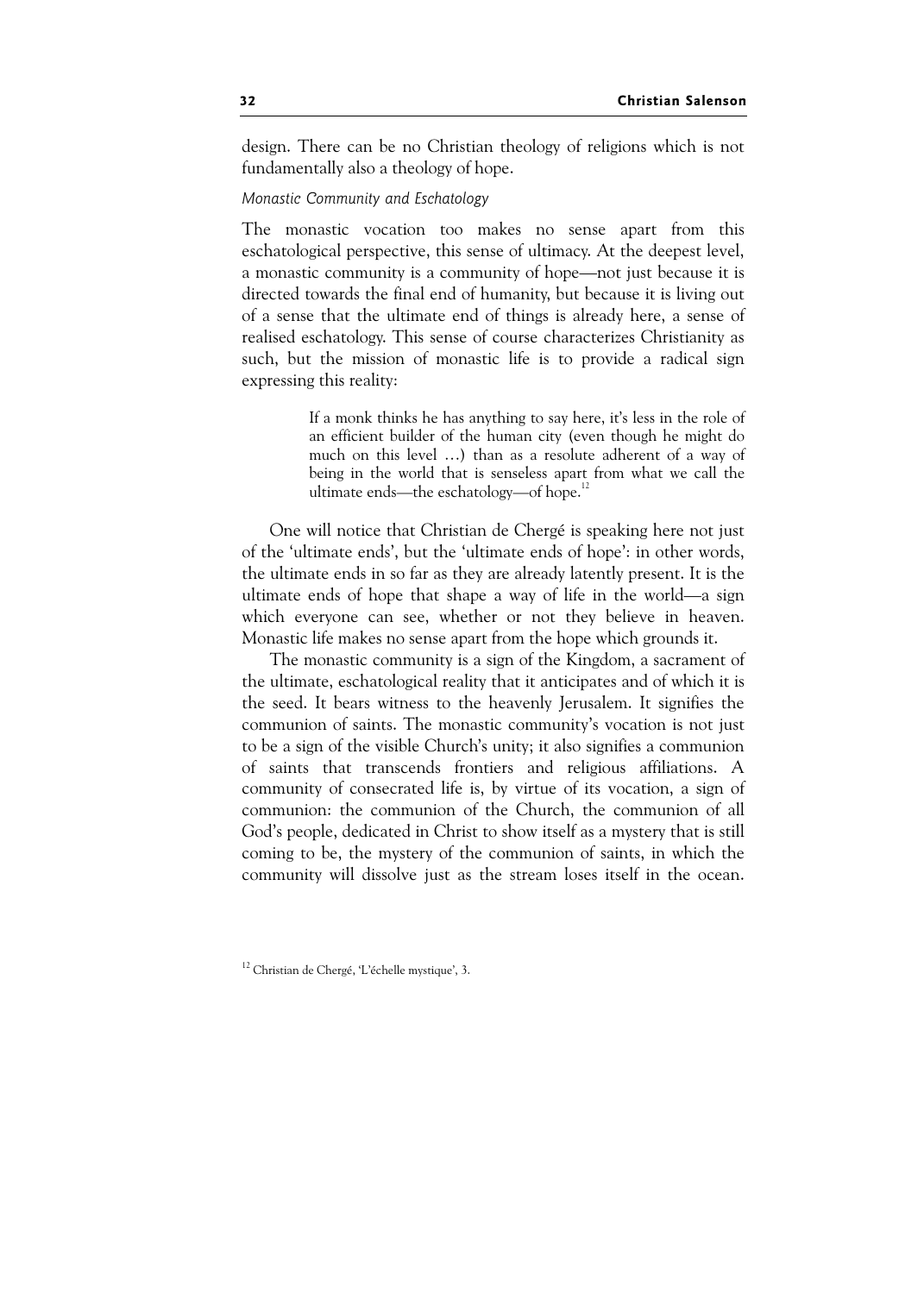And the communion of saints is the redeemed people as such, not just the gathered Church:

> From this mystery of unity it follows that all men and women who are saved share, though differently, in the same mystery of salvation in Jesus Christ through his Spirit. Christians know this through their faith, while others remain unaware that Jesus Christ is the source of their salvation. The mystery of salvation reaches out to them, in a way known to God, through the invisible action of the Spirit of Christ. Concretely, it will be in the sincere practice of what is good in their own religious traditions and by following the dictates of their conscience that the members of other religions respond positively to God's invitation and receive salvation in Jesus Christ, even while they do not recognise or acknowledge him as their saviour.<sup>11</sup>

There is therefore a convergence between a theology of interreligious encounter centred on the oneness of the Father's design and its ultimate, eschatological realisation, on the one hand, and, on the other, a monastic community that makes no sense apart from the 'ultimate ends of hope'. So it is that interreligious dialogue, which can take a variety of forms, presents any monastery with an opportunity for growth, by opening it up to other believers and through them opening it up to the Father's mysterious design. Opening up to other religious traditions gives the community life, and reminds it constantly of how its monastic calling is set against the eschatological background of the communion of saints. Precisely because the monastic community believes, in common with the Church as a whole, that Christ's mediation is unique, it renounces the illusion of thinking that Christ is its possession. Instead it is constantly discovering a Christ ever greater. The Church is still a child; and the Christ in whom it believes is immeasurably greater than it can ever imagine. But at the same time, the monastic community can be a sign of this reality. It can signify the unity of the human race within the heart of God, within the salvation in Jesus Christ that far surpasses what we can conceive of it. The monastic community becomes a sacramental presence of this mystery of unity.

<sup>&</sup>lt;sup>13</sup> 'Dialogue and Proclamation', n. 29, referring to Vatican II's Ad gentes, nn. 3, 9, 11.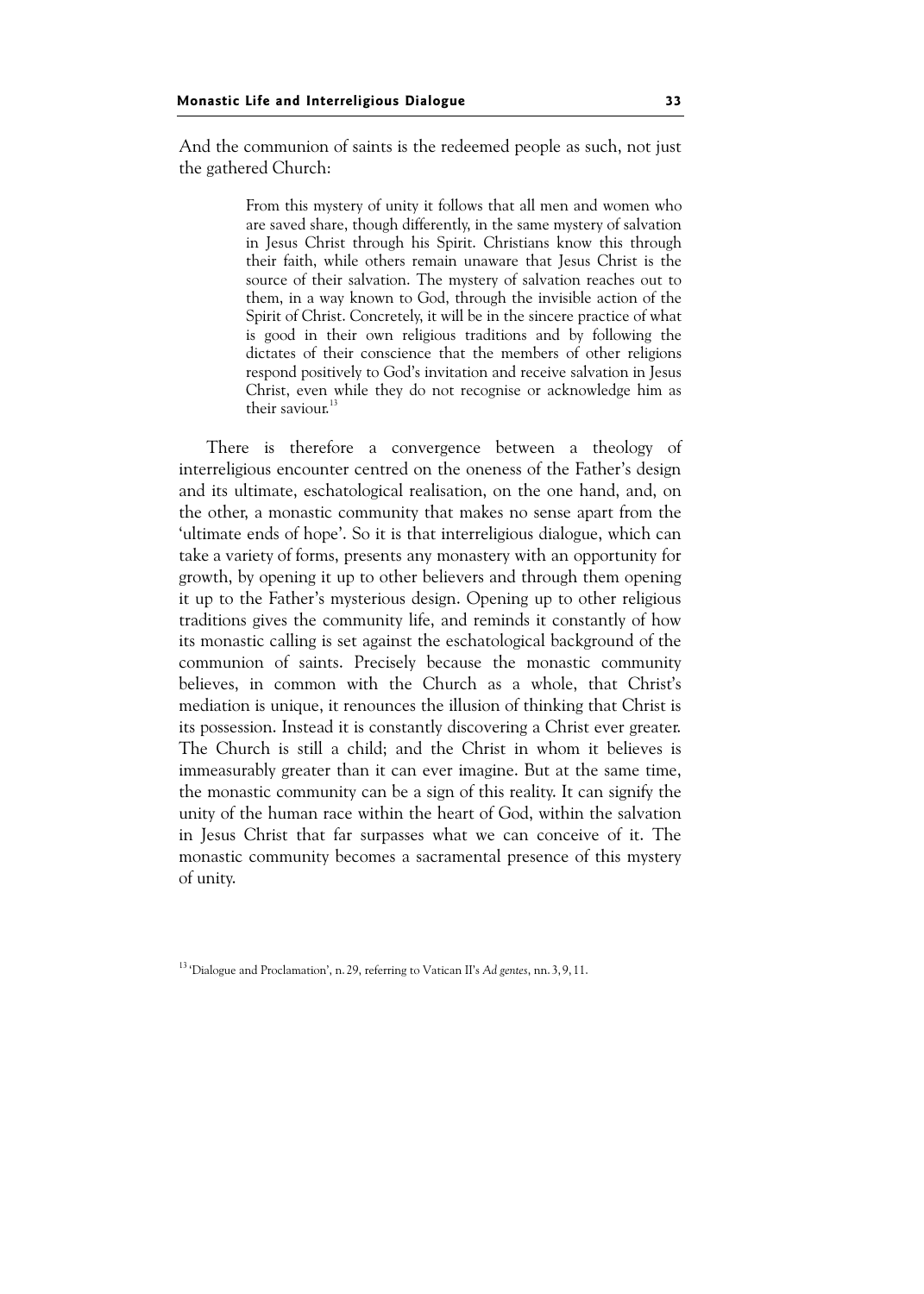All this obviously becomes the more vivid when the diversity of religions impinges on community life. So it was in Tibhirine, which was in Muslim territory. The monks regularly heard the muezzin's call to prayer; they met regularly with the Alawis, a Sufi confraternity; they lived on a daily basis with Muslim neighbours. But in monasteries at large, the reality can also be lived out in many other ways, perhaps less radical in form but none the less significant for that.

### The Mystery of Unity

A monastic community lives out this mystery of unity in and through its very existence. On 27 December 1994, four Missionaries of Africa were murdered in the Algerian city of Tizi-Ouzou. What Christian said to the community shortly after that occasion applies also to a monastic community:

> Those whom God had united in one single consecration of life have not been separated by death. The sign which they leave us remains an expression of the ultimate meaning of any religious community: that of anticipating the communion of saints. And the sign is such all the more telling when we recognise the variety of origins, temperaments, and also ages of our four brothers.<sup>1</sup>

The moment one advocates unity in opposition to difference, the mystery of unity being evoked here is immediately lost. What makes the community sacramental is not its unity but its unity in difference. The more this difference is accepted, deepened and loved, the more the community is a sign of unity. Now, interreligious dialogue forces one to address the fact of difference with radical seriousness. Religious difference has something about it that is as radical and foundational as the difference between man and woman:

> What if difference takes its meaning from the revelation that God makes us of what He Himself is? Nothing then could prevent us from accepting difference in the way we accept faith, that is as a gift from God.

<sup>&</sup>lt;sup>14</sup> Christian de Chergé, Dieu pour tout jour (published privately by the Notre Dame d'Aiguebelle Monastery, 2004), 429. The source is a chapter talk given on 18 February 1995.

<sup>&</sup>lt;sup>15</sup> Christian de Chergé, L'invincible espérance, 112. Subsequent pages references to this book are given in the main text.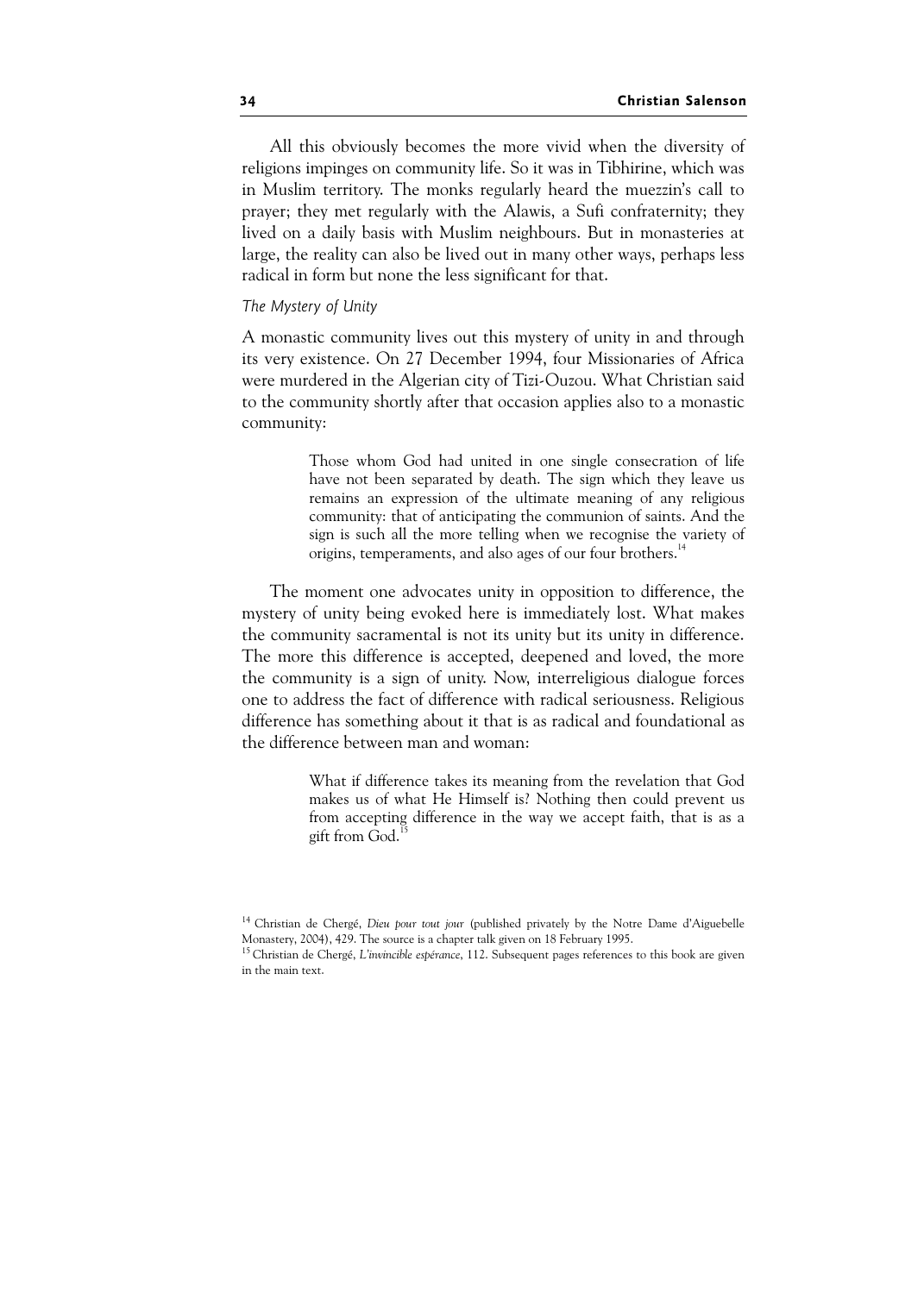In this perspective:

… one would attribute a quasi-sacramental function to the differences between Christians and Muslims, regarding these as dependent on a reality that is vaster, more secret, this union for which all people carry within themselves a nostalgia …. (p.113)

Difference here is being thought of as a sacrament of unity, a unity vaster than anything of which we can conceive today. If difference has this quasi-sacramental role, then a believer must take it also as an invitation 'not to become closed within one's difference'. Difference forces us to leave 'the familiar landscape of our certainties and of the language in which we express them', so that we can 'converge together towards the same resting place' (p.117). Difference in this sense is not an expression of different realities, nor of a difference regarding God; it is rather the difference through which the self-expression of the One and Only is accomplished. 'To see different things does not mean that one is not seeing the same things.' And the point applies not only to the perceptions that different people have of the mystery, but also to the reality of God's self-revelation in itself:

> When God expresses Himself in another way, he is not expressing himself as something other, but as the Completely Other: in other words, something other than all the others. (p.127)

Thus the mystery of divine oneness expresses itself through difference. It weans different parties off,

> … the constant temptation of reducing the community assembled for Himself by the Eternal One to the communities that our temples made with human hands, whether Jewish, Christian or Muslim, can somehow or other group round themselves. We will always have to be entering into a vaster design that is constantly making us leap over the poor boundaries of our hasty barriers and our intransigencies, because God really does want all human beings to be saved. (p.147)

Difference is a sign of unity, but a unity both deferred and differentiated. A unity deferred, because it is not yet completely manifest; a unity differentiated, because this single unity is expressed in different ways by different people. It is faith in this unity precisely amid believers' differences that grounds hope: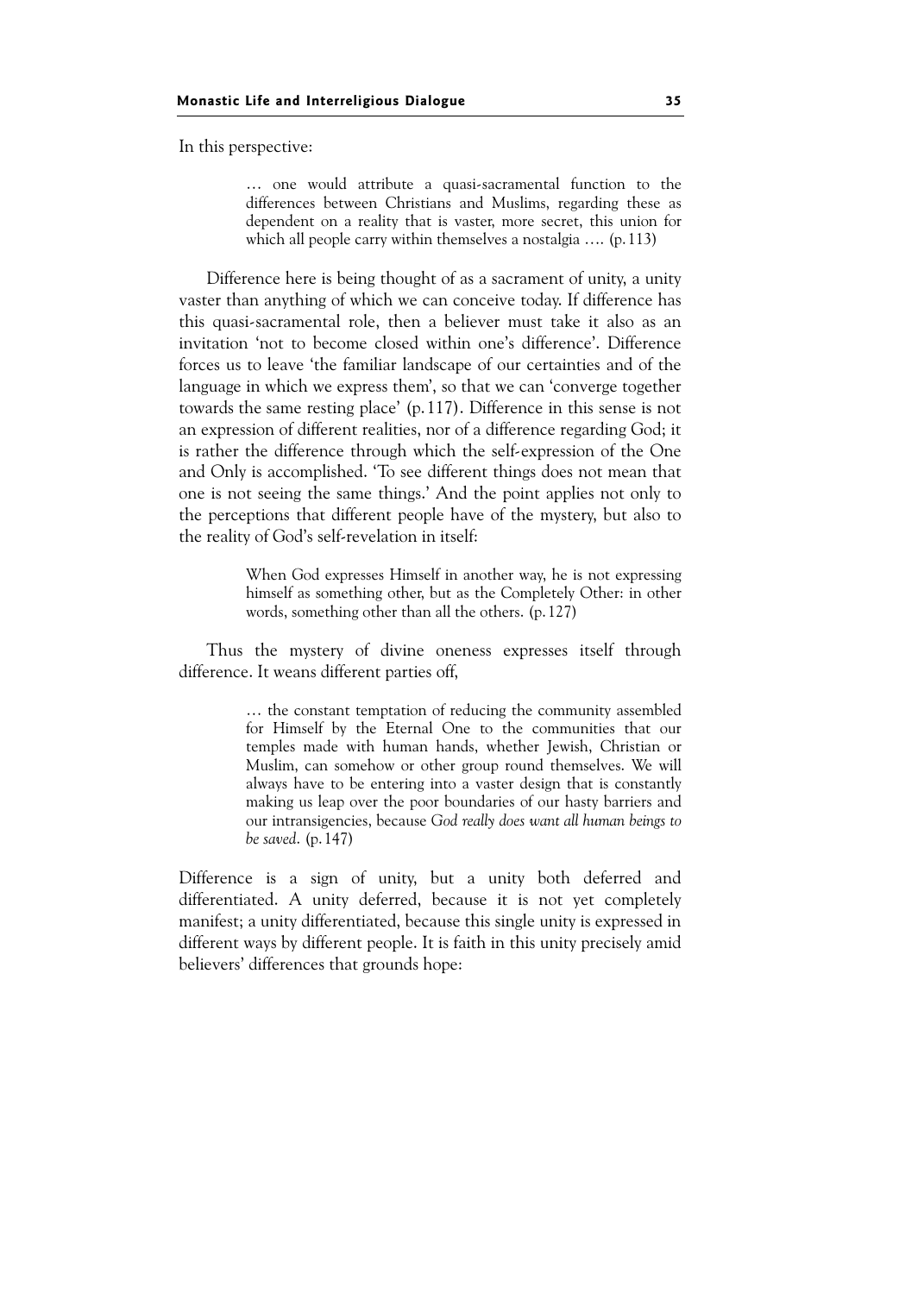When the elect are finally drawn together into communion, it is our belief that those who were once 'Muslims' or 'Christians' will be able to embrace each other in the same movement of the heart as brothers and sisters, sharing in actual fact the one joy of God this after having lived, until their deaths, an authentic fidelity to different norms of faith. (p.164)

Interreligious dialogue eventually reconnects monastic life with one of its foundations: that of being an eschatological community. A monastic community stretches out towards the coming of the Kingdom, towards the communion of saints which it is being called to signify sacramentally. Thus it shows forth, even within the present, the reality which is to come, and it lives out this mystery as something already here. It lives out this mystery by being itself a community assembled in Christ and united by God from out of an abundance of differences. For the secret joy of the Spirit 'will always be to establish communion and to re-establish likeness, playing with differences' (p.221). If a community undertakes interreligious dialogue actively and with full conviction, this will take the community beyond its boundaries, and will give it a powerful reminder of its ultimate horizon.

# How Monastic Life Enriches Interreligious Dialogue

But what does monastic life bring to interreligious dialogue? What it brings to the dialogue is nothing other than what it receives. Mission is often like this: what one takes to other people is precisely what one can receive from them.

Monastic life approaches dialogue as essentially a spiritual enterprise. Dialogue cannot be rooted primarily in conferences or social engagement, nor even in peacemaking; such approaches today risk making interreligious dialogue a means to political ends. Too often the dialogue between religions is presented as the means for constructing peace. But peace is a fruit, not the goal. Peace is not an acquisition we somehow arrogate, but rather a gift made to us, a gift that can only be received in faith and hope. What we need today is a genuine theology of interreligious encounter that is centred on an authentic spirituality of interreligious encounter.

Obviously such encounter has its risks, in particular the risk of relativism. Some of the more developed theologies and soteriologies today are accused by some of being unacceptably pluralist, and of